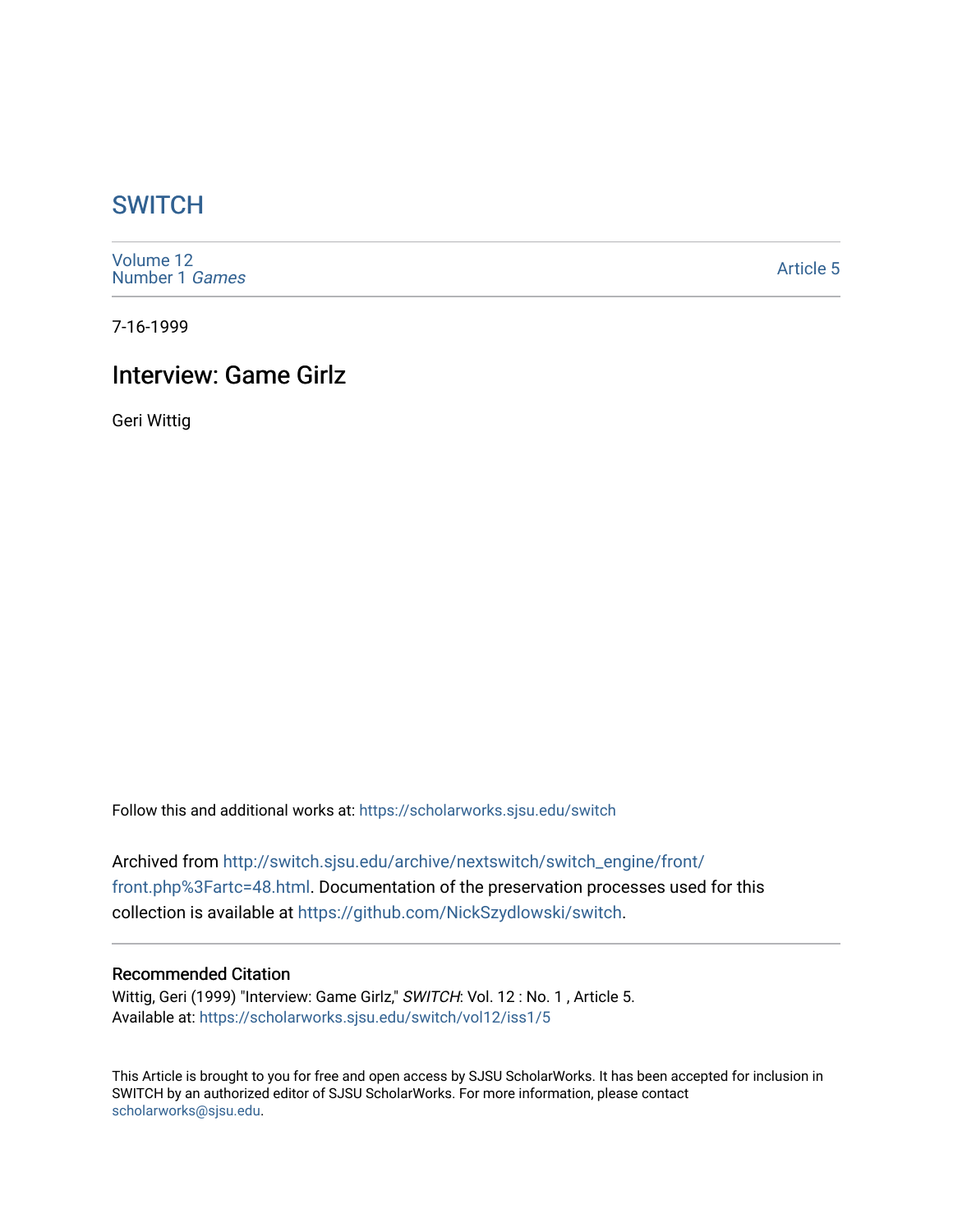SWITCH **[all](file:///Users/nszydlowski/Desktop/websites%20copy/Switch%20Journal/switch.sjsu.edu/archive/nextswitch/switch_engine/front/front.php.html) [#1](file:///Users/nszydlowski/Desktop/websites%20copy/Switch%20Journal/switch.sjsu.edu/archive/nextswitch/switch_engine/front/front.php_cat%3d5.html) [#2](file:///Users/nszydlowski/Desktop/websites%20copy/Switch%20Journal/switch.sjsu.edu/archive/nextswitch/switch_engine/front/front.php_cat%3d6.html) [#3](file:///Users/nszydlowski/Desktop/websites%20copy/Switch%20Journal/switch.sjsu.edu/archive/nextswitch/switch_engine/front/front.php_cat%3d7.html) [#4](file:///Users/nszydlowski/Desktop/websites%20copy/Switch%20Journal/switch.sjsu.edu/archive/nextswitch/switch_engine/front/front.php_cat%3d8.html) [#5](file:///Users/nszydlowski/Desktop/websites%20copy/Switch%20Journal/switch.sjsu.edu/archive/nextswitch/switch_engine/front/front.php_cat%3d9.html) [#6](file:///Users/nszydlowski/Desktop/websites%20copy/Switch%20Journal/switch.sjsu.edu/archive/nextswitch/switch_engine/front/front.php_cat%3d10.html) [#7](file:///Users/nszydlowski/Desktop/websites%20copy/Switch%20Journal/switch.sjsu.edu/archive/nextswitch/switch_engine/front/front.php_cat%3d11.html) [#8](file:///Users/nszydlowski/Desktop/websites%20copy/Switch%20Journal/switch.sjsu.edu/archive/nextswitch/switch_engine/front/front.php_cat%3d12.html) [#9](file:///Users/nszydlowski/Desktop/websites%20copy/Switch%20Journal/switch.sjsu.edu/archive/nextswitch/switch_engine/front/front.php_cat%3d13.html) [#10](file:///Users/nszydlowski/Desktop/websites%20copy/Switch%20Journal/switch.sjsu.edu/archive/nextswitch/switch_engine/front/front.php_cat%3d14.html) [#11](file:///Users/nszydlowski/Desktop/websites%20copy/Switch%20Journal/switch.sjsu.edu/archive/nextswitch/switch_engine/front/front.php_cat%3d15.html) [#12](file:///Users/nszydlowski/Desktop/websites%20copy/Switch%20Journal/switch.sjsu.edu/archive/nextswitch/switch_engine/front/front.php_cat%3d16.html) [#13](file:///Users/nszydlowski/Desktop/websites%20copy/Switch%20Journal/switch.sjsu.edu/archive/nextswitch/switch_engine/front/front.php_cat%3d17.html) [#14](file:///Users/nszydlowski/Desktop/websites%20copy/Switch%20Journal/switch.sjsu.edu/archive/nextswitch/switch_engine/front/front.php_cat%3d18.html) [#15](file:///Users/nszydlowski/Desktop/websites%20copy/Switch%20Journal/switch.sjsu.edu/archive/nextswitch/switch_engine/front/front.php_cat%3d19.html) [#16](file:///Users/nszydlowski/Desktop/websites%20copy/Switch%20Journal/switch.sjsu.edu/archive/nextswitch/switch_engine/front/front.php_cat%3d20.html) [#17](file:///Users/nszydlowski/Desktop/websites%20copy/Switch%20Journal/switch.sjsu.edu/archive/nextswitch/switch_engine/front/front.php_cat%3d21.html) [#18](file:///Users/nszydlowski/Desktop/websites%20copy/Switch%20Journal/switch.sjsu.edu/archive/nextswitch/switch_engine/front/front.php_cat%3d44.html)**



**Interview: Game Girlz [Geri Wittig](file:///Users/nszydlowski/Desktop/websites%20copy/Switch%20Journal/switch.sjsu.edu/archive/nextswitch/switch_engine/front/users.php_w%3d34.html)** on Jul 16 1999 **[issue 12](file:///Users/nszydlowski/Desktop/websites%20copy/Switch%20Journal/switch.sjsu.edu/archive/nextswitch/switch_engine/front/front.php_cat%3d16.html)**



+ + + +

**Interview with Vangie "Aurora" Beal - Director of GameGirlz.Com - http://www.gamegirlz.com by Geri Wittig and Max Hardcore:**

Interview with **[Vangie "Aurora" Beal](file:///Users/nszydlowski/Desktop/websites%20copy/Switch%20Journal/switch.sjsu.edu/archive/nextswitch/switch_engine/front/front.php_artc%3d48.html#bio)** - Director of GameGirlz.Com - http://www.gamegirlz.com by Geri Wittig and Max Hardcore:



**Geri Wittig:** On the surface it doesn't appear that the GameGirlz site has any overt feminist stance (no links to feminist sites, etc.) and there's definitely not a separatist ideology, but in looking at your site, I would say that the GameGirlz are a phenomenon that is expanding the feminist front through their engagement with technology and through a forum that displays that engagement on many levels - what do you see as the GameGirlz place in or relationship to feminist discourse and movements?

**Vangie Beal:** This is certainly a topic I've spent a lot of time discussing with our Lead Editor, Damon. In all honesty, the common connotation of feminism isn't really what GameGirlz is about... or should I say the connotation that is accepted by chauvinistic males. I think Mur, our weekly GameGirlz columnist, said it best when she said that her view of it is equality. Not pro-women, or pro-men; just equality. That may look like pro-women right now, but only because at this point they are currently not treated as equals. But equality is really the underlying goal.

**GW:** What was your purpose in starting the GameGirlz site and does your intentionality change as the site evolves? What have you discovered along the way?

**VB:** When I started the GameGirlz site almost two years ago, my only goal was to create a website where girls who were into games didn't have to wade through the semi-nude pictures and scroll through the jokes only a guy could appreciate. I felt there were quite a few game sites online with great content already, but overall the whole social aspect of online gaming felt like this big "boys only club". I wanted to make a site where both male and female gamers could get up-to-date information on Internet gaming, and where women wouldn't feel offended at the site. We still do this, but of course our site has changed a lot and has expanded greatly. Despite the growth, our original goal is still the main focus.

Along the way I have discovered many things. For instance, there are a lot more females playing games online than I ever imagined. I've also discovered that there are many developers out there who are interested in trying to capture that elusive female gamer market. Surprisingly, there are also women who work in the games industry who don't want it publicly known that they are female, out of fear as to how they would be perceived by those working outside their company, in the same field.

**Max Hardcore:** Do you, as a female player, ever feel like a drag king? For example, when you play Quake, wield your weapons and enter the primarily male discourse domain of networked shooters, is it akin to putting on a strap-on dildo? Or is it an entirely feminine experience?

**VB:** That would depend on your definition of feminine :). When I play I don't really think in terms of man/woman, but when I go out and play with the ladies in my clan, I find it is a more "womanly" experience, but it is the social aspect that brings those feelings, not the game and game play itself.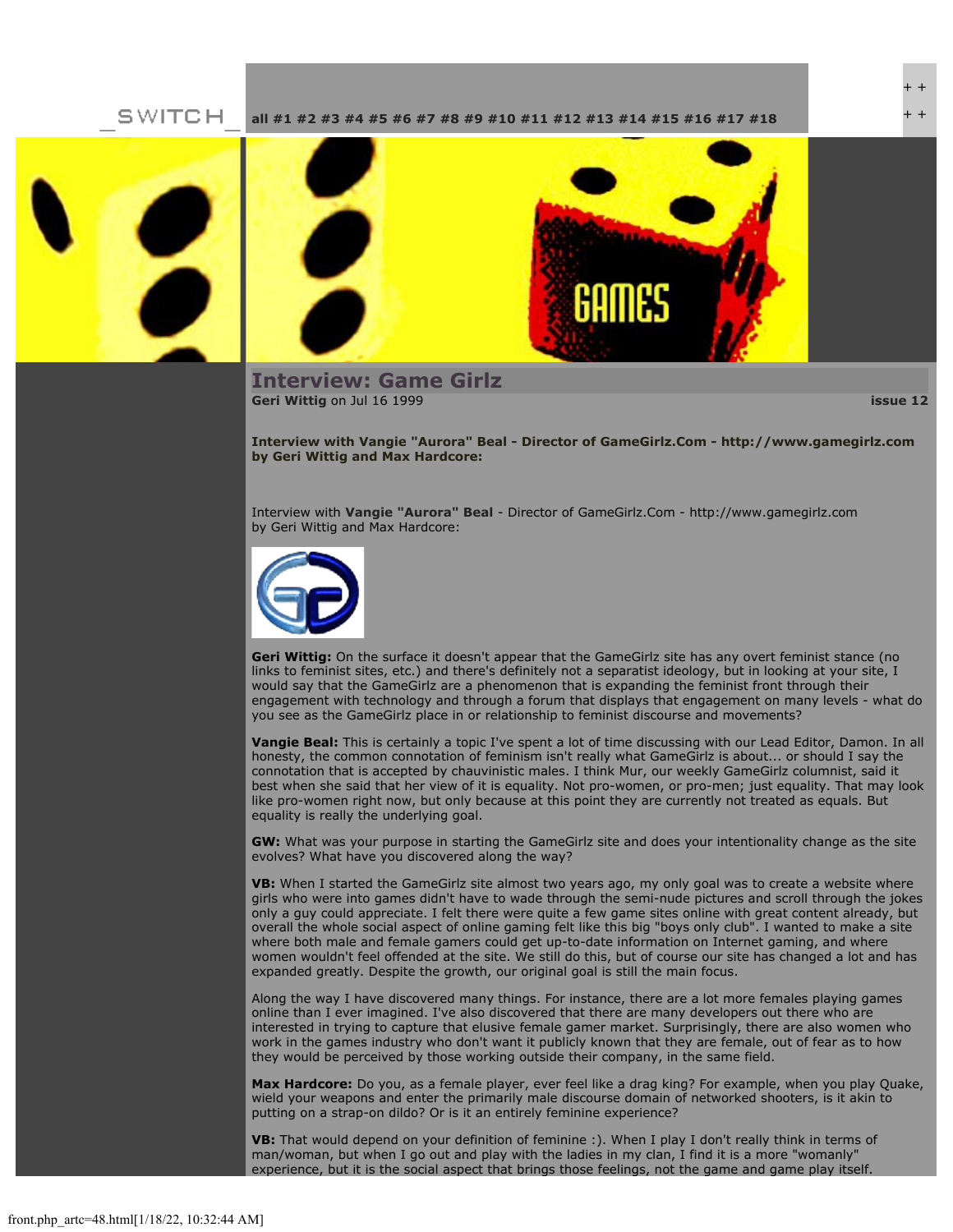**MH:** Is fragging better than sex? Is there any correlation between the two?

**VB:** Well to be honest, I've played a few Quake games that were intense enough to be \*almost\* orgasmic. Is fragging better than sex? Well, I would say no it isn't, but I've heard "Honey turn that damn game off and come to bed!", often enough to really make me wonder about that.

Sex and fragging are a lot alike. It really all comes down to; how well you can strafe, your re-fire rate, how long you can last in the game, and how big of a weapon you get.

**GW:** What is the GameGirlz economic model? For instance, how do you fund the site and how do you decide what to include in terms of advertising?

**VB:** The website is not funded. Every day since we have started GameGirlz, the contributors work on different features, interviews, and do daily news because they love gaming and the idea behind a femaleoriented website. No one on our staff is paid (including me), and the banner ads we run are for our network hosts, GameStats. GameStats provides us with unlimited disk space, and immediate tech support for our website in exchange for hosting GameGirlz. Depending on how many ad views our site does, there is an opportunity to receive a percentage of ad revenue from GameStats.

Because we aren't a paid website, the staff has free reign over what they do, and when they do it. No one has to log in at a certain time and update, and we don't set deadlines. The site still continues to provide news, reviews and such on a daily basis though, simply because it is the staff's forum, and we all really enjoy doing this. If one of the staff members can't log in, we don't question it; we just find something else to do!

**GW:** It seems that at the crux of many of the issues that female gamers face is the divide between the developer and the user - what kind of impact do you think the GameGirlz site is having on that situation?

**VB:** GameGirlz gets quite a bit of response from developers in the computer games industry. At times we've placed polls and surveys on our site, asking females what they would like to see in this game, or what attributes the female character should have etc for developers. In the majority of game companies, you'll find a dozen or two males who are developing a game they all love, and since they are males, they just don't know what elements in the game could be added or changed to be more attractive to a female gamer.

I think it is absolutely wonderful to have developers ask, because when I shell out my 50+ dollars for a game, I know that at some point the company thought about me as a consumer when developing their game.

**GW:** What would you like to see emerge in the area of game development - your ideal game?

**VB:** My ideal game does exist, somewhat. Its called Half-Life. Well, actually, Half-Life with an option to play a kick-ass female character would be the ideal. As far as game development goes, it is heading in the direction of games which focus on multiplayer and interactivity through both text and real time voice chat. This is both exciting and, something I think is going to make for some wonderful games.

**GW:** In spending some time with the site, it's quite easy to come to know or observe on some level the GameGirlz social dynamics. For instance, in reading your coverage of the E3 show in Los Angeles, it became apparent that the GameGirlz crew operates to a large extent telepresently (you hadn't seen HaB and Mur for a year and it was the first time you'd met Goliath and Cassandra). From reading editorials and interviews, I learned "family" details, such as Jason "loony boi" Bergman is Bobbi's brother and that you have a son. This type of personal information makes the GameGirlz seem very accessible, which I think would be beneficial to building community, but it also seems like it could have some negative repercussions how do you deal with or relate to your telepresent visibility?

**VB:** When we first started we didn't include this kind of information on our site. Awhile back I wrote an article for a game magazine that discussed being a game girl, and my advice on what information you should not give out about yourself for protection. After a year of running GameGirlz, I swear I've broken most of my own rules about that. In light of saying that, however, I still would never provide the kind of direct information that would enable anyone to contact me in any way other than an e-mail message.

In my case, from GameGirlz.com, you can find a link to my personal website, which contains a lot of information about me. You can see photos, you can find out what my favorite dessert is. I think this shows I'm just an average girl who loves games, and that I don't do GG, Clan PMS, Female tourneys and the likes for any reason other than I have fun doing it.

I think if I write an editorial, someone can come read it and say "Cool!" and, well that's it. If I say somewhere that I'm a single mother, than any single mothers who play the kinds of games I do now feel like they know me. Chances are if the person who reads what you have to say can identify with some aspect of you as a person or some aspect of your life; they're more apt to come back. Chances are they'll even pop off a nice e-mail telling me about their kids and how great it is to have found someone who loves the things they love.

I don't think this social aspect would happen if I remain just a name tagged onto the end of a game review. I'd much rather be a person to the people who visit GameGirlz, rather than just some "author".

**MH:** Do you converse with your enemies when you are in a frag fest? What sorts of things do you say to one another?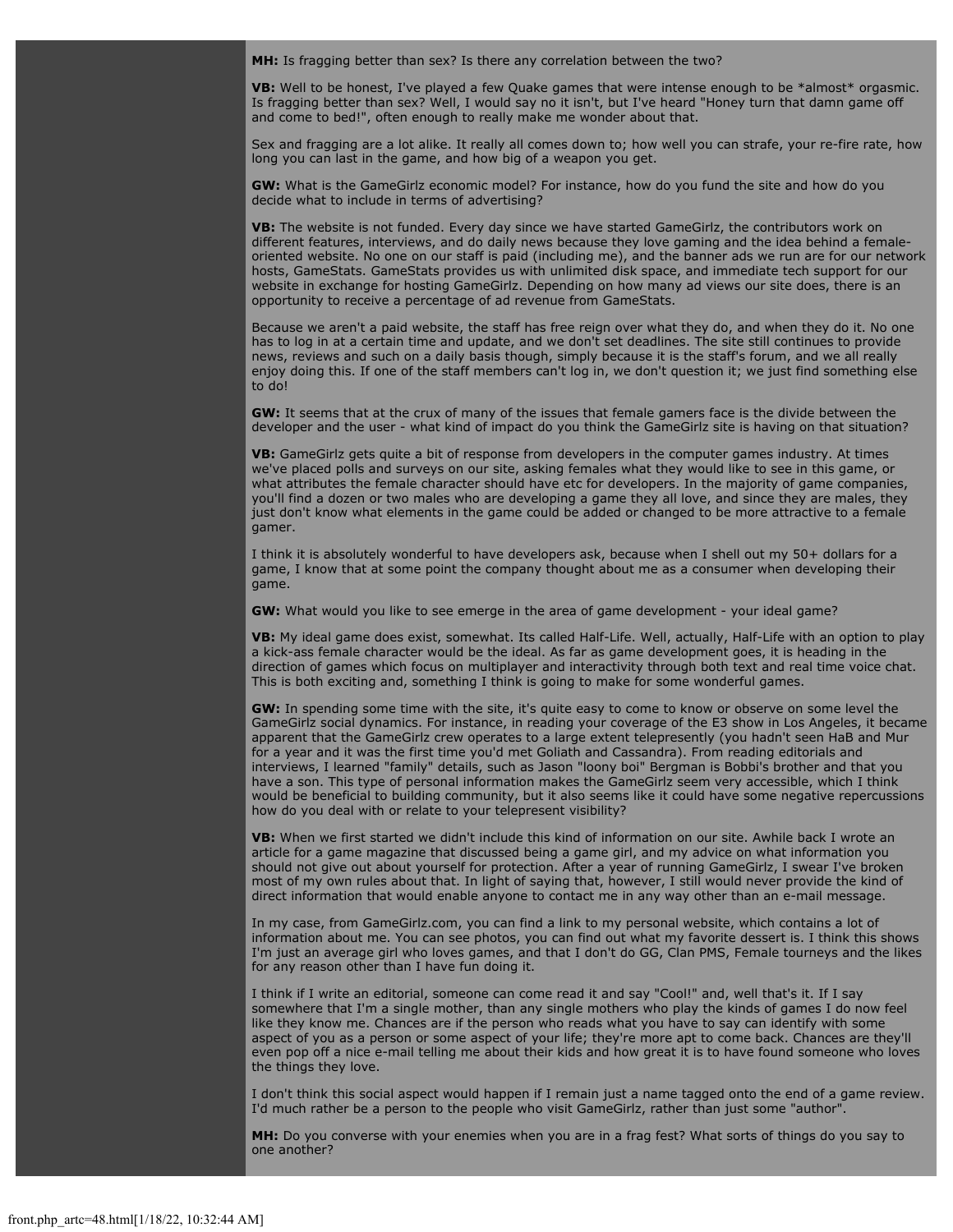**VB:** It depends on the game. When I'm out fragging with the girls in the clan, we laugh a lot and taunt each other back and forth. Sometimes on random servers we'll find out where others are from and that sort of thing. On servers where there's rude and obnoxious people playing, the comments get nasty (from the Quake girlz as well as the guys) like, "I may not have a dick but you're still going to be riding my rocket". All in all, Quake is not a nice game, and you can't expect everyone to say nice things when they play. When I log in as PMS-Aurora, I think it's fairly obvious I'm a chick, and when the comments turn to outright insulting and unbearable comments, I just find another server to play on.

I usually tend to ignore the "chatting" most of the time anyway. That's what IRC is for. Quake servers are for fragging.

**MH:** What are the steps I would need to go through to become one of your towel boys?

**VB:** Well, first we fly you to a sunny beach, where we test out your ability to hand feed grapes and fetch us ladies drinks. During this time you're also tested to see if you are able to love, honor, worship and obey. You also have to prove to us that you can wash your own clothes and do your own damn dishes! Oh wait, those are the fantasy towel boys... oops! My apologies.

Actually, to be a towel boy, you have to be a good person, be someone who can take a joke, deal with the varying moods and personalities of 20+ women, have fun, and be able to deal with getting your butt kicked by us girlz. :) The Towel Boys are our online male friends, who wanted to be a part of Clan PMS, but didn't meet the "must be female" requirement.

**GW:** What's the next big challenge or goal for GameGirlz?

**VB:** The next big challenge for us is to work on making interaction with other players through GameGirlz more accessible, and enable female gamers to get in contact with other female gamers.

**Vangie "Aurora" Beal**, is a 23 year-old mother and webmaster, located in Nova Scotia, Canada. She is a hard-core computer gamer, and is actively involved in the online gaming community. Starting with the founding of the first all-female Quake Clan, Vangie has adopted "female gamers" as a pet hobby and has been working to promote games to women through the Quake Clan, and her Internet gaming resource, GameGirlz.Com.

As the site creator and director, she created GameGirlz to provide an open forum and voice for women gamers. Vangie also works as a freelance journalist, who has been published in several print computer gaming magazines, and most recently was interviewed for a MIT Press book titled "From Barbie to Mortal Combat".

Outside of doing GameGirlz.Com, Vangie also works on several other popular Internet gaming resources, including; BostonChick's Quake News, the OGL, Clan PMS, All Games Network, and the weekly webcast show for women gamers, Lilith & Eve.



**B**| E |  $\oplus$ 

GameGirlz: **[http://www.gamegirlz.com](http://www.gamegirlz.com/)** BostonChick: **[http://www.bostonchick.com](http://www.bostonchick.com/)** OGL - Online Gaming League: **[http://www.ogl.org](http://www.ogl.org/)** Clan PMS: **<http://www.gamegirlz.com/pms/>** AGN3D: **[http://www.agn3d.com](http://www.agn3d.com/)** Lilith & Eve: **<http://www.allgames.com/lilitheve/>**

**::CrossReference**

## **last 5 articles posted by [Wittig](file:///Users/nszydlowski/Desktop/websites%20copy/Switch%20Journal/switch.sjsu.edu/archive/nextswitch/switch_engine/front/users.php_w%3d34.html)**

- **:: [Interview with etoy part 2](file:///Users/nszydlowski/Desktop/websites%20copy/Switch%20Journal/switch.sjsu.edu/archive/nextswitch/switch_engine/front/front.php_artc%3d249.html)** Jan 20 2000
- **:: [Interview with etoy part 1](file:///Users/nszydlowski/Desktop/websites%20copy/Switch%20Journal/switch.sjsu.edu/archive/nextswitch/switch_engine/front/front.php_artc%3d248.html)** Jan 20 2000
- **:: [Situated and Distributed Knowledge Production in Network Space](file:///Users/nszydlowski/Desktop/websites%20copy/Switch%20Journal/switch.sjsu.edu/archive/nextswitch/switch_engine/front/front.php_artc%3d39.html)** Jan 1 2000
- **:: [Interview: Game Girlz](file:///Users/nszydlowski/Desktop/websites%20copy/Switch%20Journal/switch.sjsu.edu/archive/nextswitch/switch_engine/front/front.php_artc%3d48.html)** Jul 16 1999
- **:: [An Interview with Sandy Stone](file:///Users/nszydlowski/Desktop/websites%20copy/Switch%20Journal/switch.sjsu.edu/archive/nextswitch/switch_engine/front/front.php_artc%3d254.html)** Apr 8 1999
- **:: [An Interview with Sandy Stone](file:///Users/nszydlowski/Desktop/websites%20copy/Switch%20Journal/switch.sjsu.edu/archive/nextswitch/switch_engine/front/front.php_artc%3d253.html)** Apr 8 1999